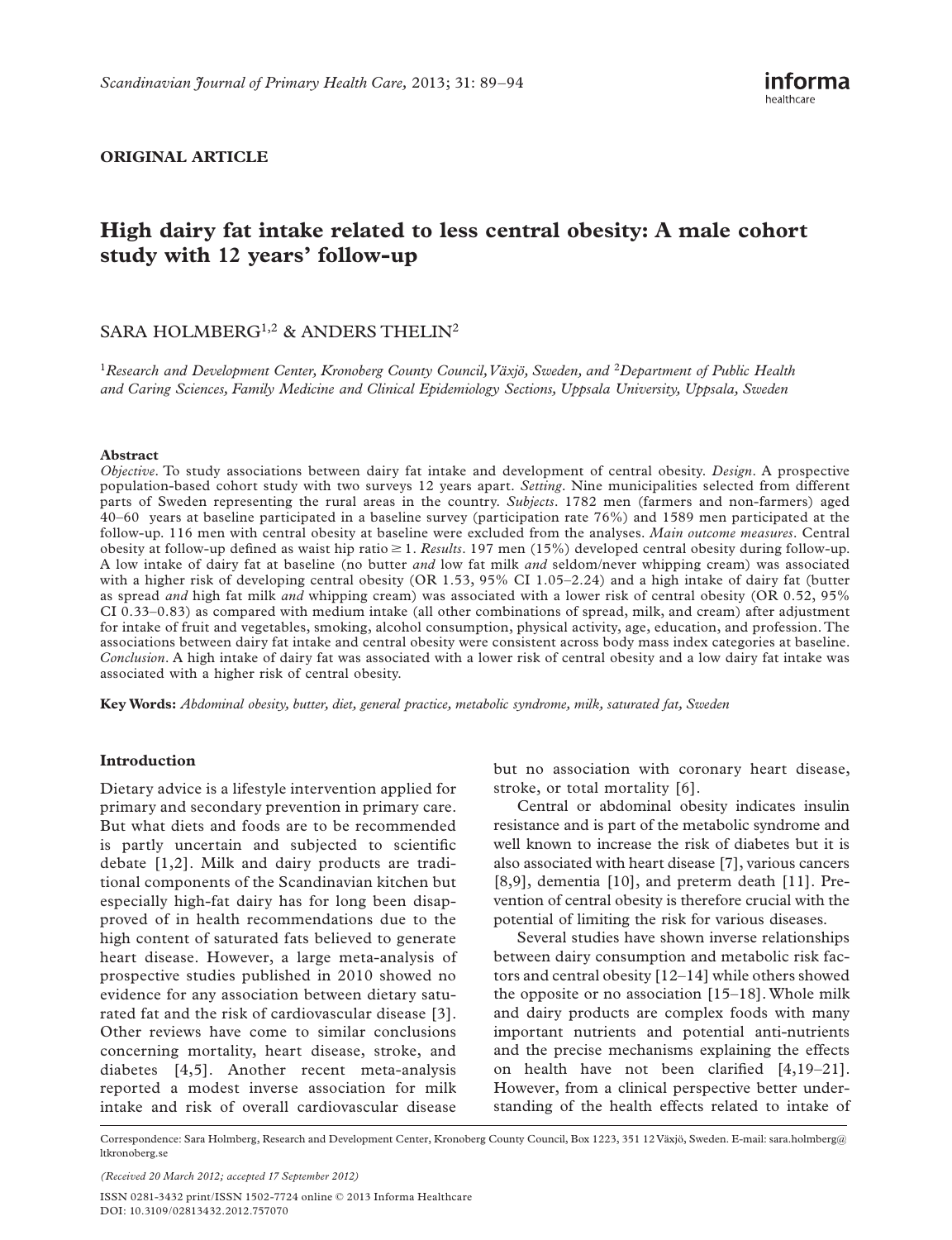Dietary advice is an important lifestyle intervention in primary care but what advice ought to be given?

- Recent research proposes that dairy products, rich in saturated fats, do not hold the negative metabolic consequences previously believed. Central obesity was studied in relation to dairy consumption among rural men.
- A high intake of dairy fat was associated with a lower risk of developing central obesity and a low intake of dairy fat was associated with a higher risk of central obesity.

various foodstuffs is of greater importance than the exact understanding of molecular mechanisms.

We have followed a cohort of rural men over 12 years [22]. In a previous study we found that daily intake of fruit and vegetables in combination with a high dairy fat intake was associated with a lower risk of coronary heart disease [23]. Our present aim was to study how dairy fat intake impacts on the risk of developing central obesity in this middle-aged male cohort.

#### **Material and methods**

#### *Study population*

A research project on health and work focusing on health-promoting factors among farmers was designed in 1989. A study cohort with farmers and rural referent was established. All male farmers born between 1930 and 1949 living in nine selected rural municipalities in Sweden were identified from the Swedish National Farm Register. Occupational activity in farming was thoroughly checked. For each farmer a rural referent, matched by age, sex, and residential area, was identified in the National Population Register. The referents were to be occupationally active, in work other than farming, according to the most recent census.

Altogether 2350 men (1220 farmers and 1130 non-farmers) met the criteria and were included in the cohort. They were invited to an extensive health survey in 1990–91 including questionnaires, interviews, physical examinations, and laboratory test. The participation rate in this baseline survey was 75.8% [24].

The entire cohort was invited to a follow-up survey in  $2002-03$ . The participation rate at this examination was 67.6%. In total 1405 men

participated in both surveys, that is 59.8% of the initial cohort and 63.6% of those still alive at the time for survey 2.

The health examinations were performed by specially trained teams of physicians and nurses traveling out to the various areas. The surveys were done solely for research purposes and hence were not part of any ordinary or local health program.

The study was approved by the Research Ethics Committee at the Karolinska Institute in Stockholm, Sweden and by the Regional Ethics Board, Uppsala, Sweden. All men who participated in the health surveys gave their informed consent.

#### *Outcome*

Central obesity was defined as waist hip ratio  $\geq 1$ . Waist and hip measurements were taken at both surveys with a tape measure at the level of the umbilicus and at the widest part of the hips with the participants dressed in light wear.

#### *Dairy fat intake*

Specific food choices were assessed by a 15-item questionnaire answered at the two surveys. Dairy fat intake was assessed by combining three questions relevant to Swedish eating habits, namely usual spread on sandwiches (butter, low fat margarine, or no fat), type of milk normally consumed (nonhomogenized farm milk, full fat milk with 3.0% fat, semi-skimmed with 1.5% fat, or skimmed milk with 0.5% fat) and intake of whipping cream, also in sauces (daily, sometimes during the week, or seldom/ never). Low consumption of dairy fat was defined as no butter, low fat milk (1.5% fat or less), and seldom or never intake of cream. High consumption of dairy fat was defined as butter as spread, full fat milk, and intake of whipping cream daily or several times a week. All other combinations of spread, milk, and cream consumption were defined as medium dairy fat intake.

#### *Potential confounders*

In the food questionnaire one item assessed intake of fruit and berries (nearly every day, several times a week, once a week, or seldom/never) and one item assessed intake of vegetables, legumes or root vegetables, except potatoes, with the same alternatives as for fruit and berries. These items were combined into one variable for fruit and vegetables dichotomized as daily versus less than daily intake.

Weight and height were measured with standard procedures and body mass index (BMI) was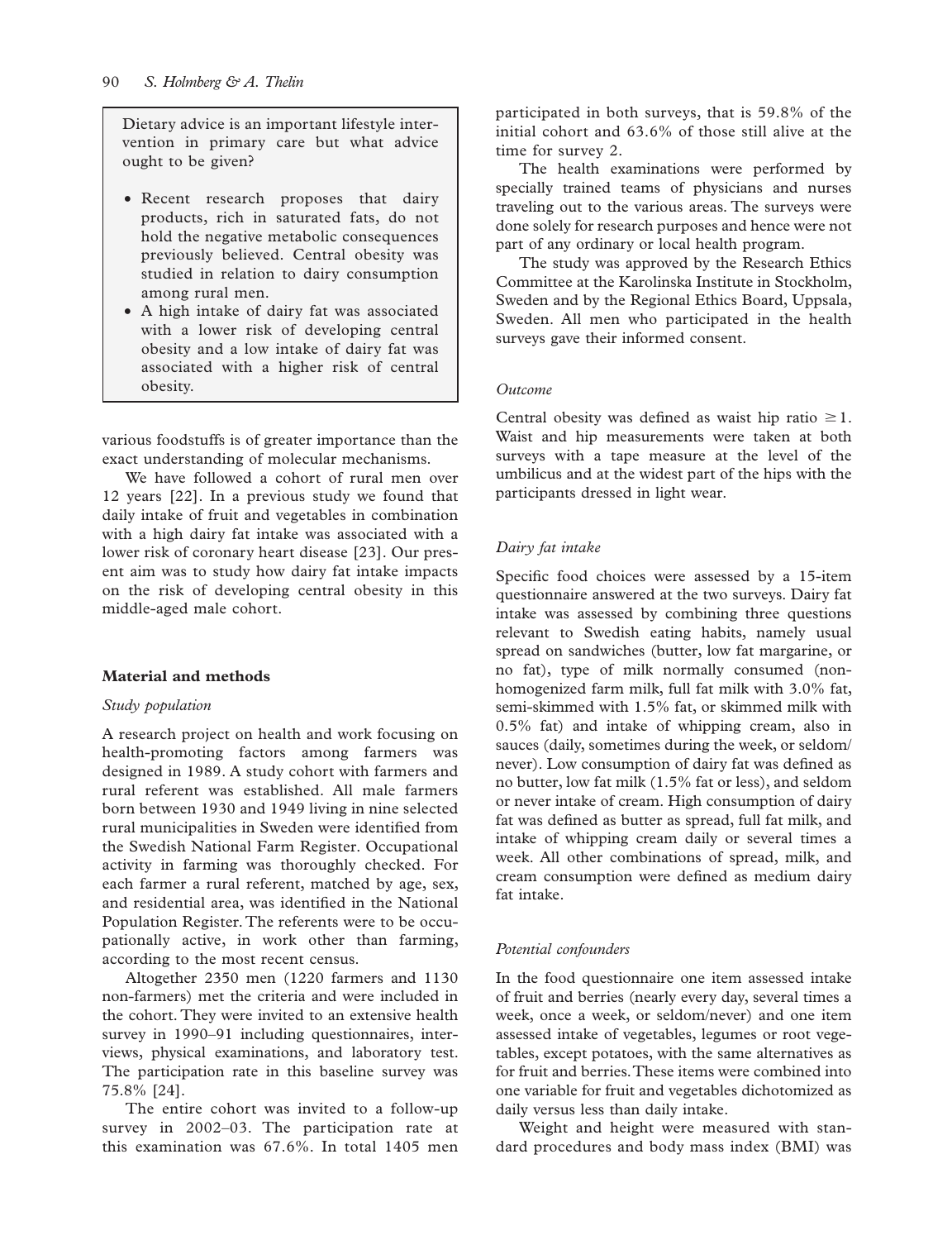calculated as weight in kilograms divided by height in meters squared. Tobacco use, alcohol consumption, and physical activity were assessed in detail in structured interviews. Smoking habits were for these analyses dichotomized as current daily smoking versus no smoking. Alcohol consumption was assessed as frequency of use and amount of alcoholic beverages consumed on each occasion. Average alcohol intake was then computed as grams of pure alcohol consumed per week. Physical activity during leisure time was assessed on a four-grade scale from sedentary to vigorously active. Educational level was classified as mandatory, vocational school, secondary school, college, or university according to self-report in questionnaire.

#### *High dairy fat intake related to less central obesity* 91

using  $SPSS^®$  version 14.0. A significance level of 0.05 was considered to indicate statistical significance and all tests were two-tailed. Analyses of association were performed with logistic regression in multiple analyses adjusting for confounder variables. The results are presented as odds ratios (OR) with  $95\%$  confidence intervals ( $95\%$  CI). Confounder variables were categorized and eliminated from the model in a backward selection of non-significant variables requiring a p-value below 0.10 for the variable to be kept in the model.

## **Results**

#### *Statistical analyses*

The internal non-response rate was low for all included variables. Data analyses were performed

Baseline descriptive statistics are presented in Table I. The majority were overweight or obese according to BMI and 6.5% were centrally obese (waist hip ratio  $\geq$  1). One-fifth (20.4%) were categorized as having a low dairy fat intake at baseline and almost one-fourth (23.7%) had a high dairy fat

| Table I. Descriptive statistics of participants at baseline in 1990–91 ( $n = 1782$ ). |  |  |  |  |
|----------------------------------------------------------------------------------------|--|--|--|--|
|----------------------------------------------------------------------------------------|--|--|--|--|

|                                                  | n     | $\frac{0}{0}$ | mean | <b>SD</b> | min          | max  |
|--------------------------------------------------|-------|---------------|------|-----------|--------------|------|
| Age (years)                                      | 1,782 |               | 50.3 | 6.0       | 39           | 62   |
| Farmer                                           | 1,013 | 56.8          |      |           |              |      |
| Body mass index (BMI)                            | 1,782 |               | 26.4 | 3.2       | 18.3         | 44.4 |
| Normal weight $(BMI < 25)$                       | 634   | 35.6          |      |           |              |      |
| Overweight (BMI 25-29.9)                         | 897   | 50.3          |      |           |              |      |
| Obesity (BMI $\geq$ 30)                          | 251   | 14.1          |      |           |              |      |
| Waist hip ratio (W/H)                            | 1,771 |               | 0.91 | 0.05      | 0.71         | 1.11 |
| Central obesity (W/H $\geq$ 1.0)                 | 116   | 6.5           |      |           |              |      |
| Smoking, daily                                   | 414   | 23.3          |      |           |              |      |
| Alcohol consumption (grams/week)                 | 1,777 |               | 24.9 | 29.3      | $\mathbf{0}$ | 227  |
| $\geq$ 60 grams/week                             | 187   | 10.5          |      |           |              |      |
| Physical activity, leisure time                  | 1,768 |               |      |           |              |      |
| Sedentary                                        | 510   | 28.8          |      |           |              |      |
| Low                                              | 997   | 56.4          |      |           |              |      |
| Moderate or vigorous                             | 261   | 14.8          |      |           |              |      |
| Educational level                                | 1,737 |               |      |           |              |      |
| Mandatory school                                 | 722   | 41.6          |      |           |              |      |
| Vocational school                                | 551   | 31.7          |      |           |              |      |
| Secondary school                                 | 185   | 10.7          |      |           |              |      |
| College                                          | 123   | 7.1           |      |           |              |      |
| University                                       | 156   | 9.0           |      |           |              |      |
| Food choices                                     |       |               |      |           |              |      |
| Spreads                                          |       |               |      |           |              |      |
| Low fat margarine or nothing                     | 915   | 51.7          |      |           |              |      |
| <b>Butter</b>                                    | 854   | 48.3          |      |           |              |      |
| Milk                                             |       |               |      |           |              |      |
| Low fat                                          | 813   | 48.9          |      |           |              |      |
| High fat                                         | 849   | 51.1          |      |           |              |      |
| Whipping cream                                   |       |               |      |           |              |      |
| Seldom/never                                     | 725   | 41.3          |      |           |              |      |
| Daily or several times a week                    | 1,013 | 58.7          |      |           |              |      |
| Low fat (no butter + low fat milk + no<br>cream) | 356   | 20.4          |      |           |              |      |
| High fat (butter + fat milk + cream)             | 415   | 23.7          |      |           |              |      |
| Fruit and vegetables, daily                      | 592   | 33.5          |      |           |              |      |
| Fruit, daily                                     | 936   | 52.8          |      |           |              |      |
| Vegetables, daily                                | 917   | 51.8          |      |           |              |      |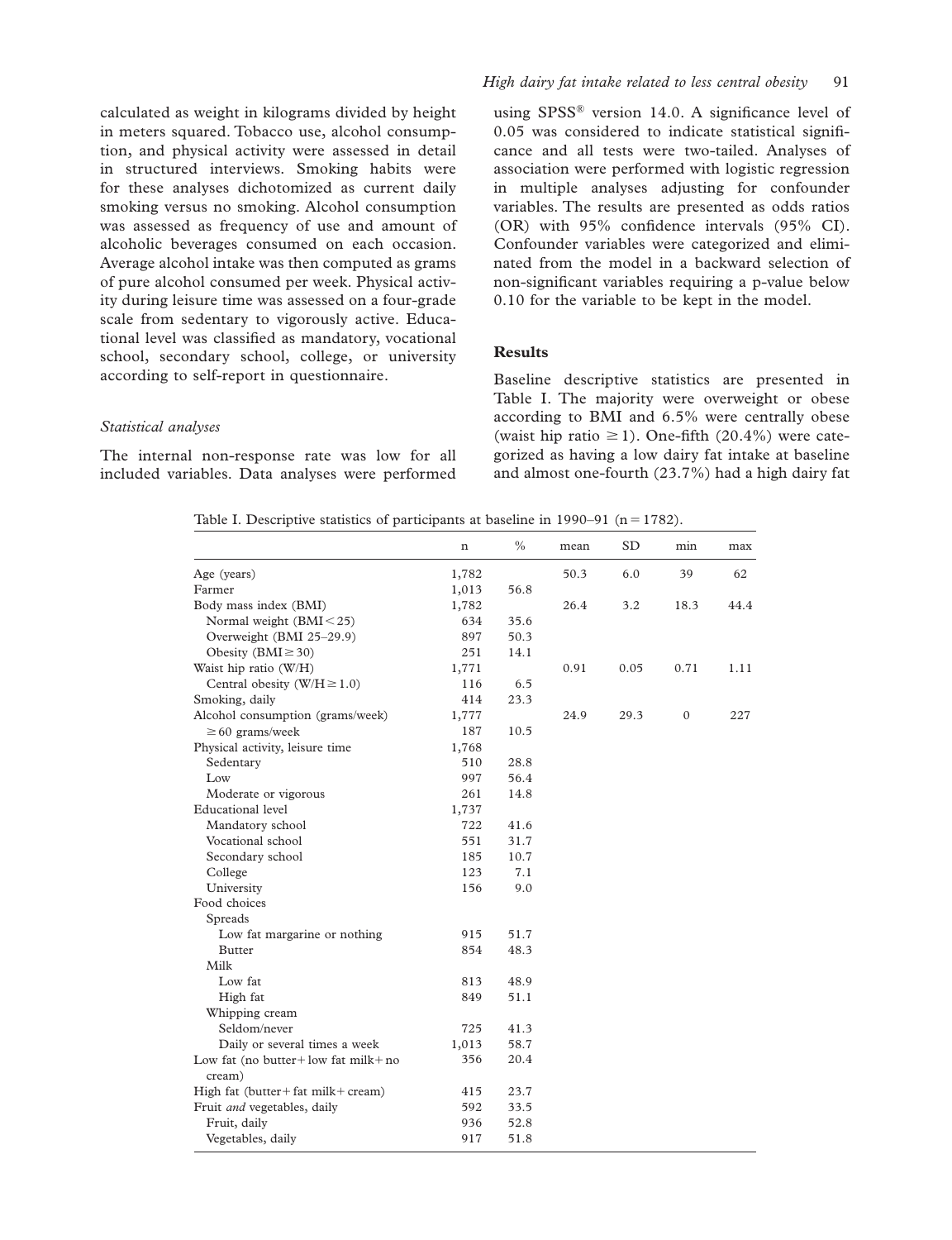intake. One-third reported consuming fruit *and* vegetables daily.

Among those without central obesity at baseline (1,322 men), 197 men (14.9%) developed central obesity during follow-up. The use of butter as spread, intake of high-fat milk, and intake of cream daily or several times a week at baseline were in crude analyses related to lower rates of central obesity at follow-up (Table II). High alcohol consumption was associated with central obesity. Higher physical activity, higher education, and being a farmer were associated with a lower rate of central obesity.

Among those without central obesity at baseline central obesity was developed by 19.9% of the men reporting low dairy fat intake at baseline and by 8.6% of those reporting a high dairy fat intake. In the intermediary group 15.1% developed central obesity. A low dairy fat intake was associated with higher risk of developing central obesity also after adjustment for possible confounders (1.53;  $1.05 - 2.24$ ) whereas a high dairy fat intake was associated with a lower risk  $(0.52; 0.33 - 0.83)$ (Table III). No significant interactions between included variables were identified.

The associations between levels of dairy fat intake and central obesity were consistent across BMI categories at baseline. Smoking rate decreased from 23.3% at baseline to 14.3% at follow-up. However, there were no significant differences in central obesity according to change in smoking habits.

The number reporting a low dairy fat intake increased from 20.4% at baseline to 26.1% at the second survey and the number reporting a high dairy fat intake decreased from 23.7% at baseline to 17.1% at the follow-up. The number reporting daily intake of fruit *and* vegetables increased somewhat. However, few individuals made large dietary changes. Only two men shifted category from low dairy fat consumption to high dairy fat consumption and 20 individuals shifted from high dairy fat to low dairy fat consumption.

#### **Discussion**

We found that a low intake of dairy fat was associated with a higher risk of developing central obesity and that a high intake of dairy fat was associated with a

Table II. Central obesity (waist hip ratio  $\geq 1$ ) at follow-up (2002–03) with regard to reported food choices and other lifestyle variables at baseline among men without central obesity (waist hip ratio  $\leq$  1) at baseline (n = 1,322).

|                                 |       | Cases of central     |               |                 |               |
|---------------------------------|-------|----------------------|---------------|-----------------|---------------|
|                                 | n     | obesity at follow up | $\frac{0}{0}$ | OR <sup>1</sup> | 95% CI        |
| Spreads                         |       |                      |               |                 |               |
| Low fat margarine or nothing    | 676   | 117                  | 17.3          | 1               |               |
| <b>Butter</b>                   | 636   | 75                   | 11.8          | 0.64            | $0.47 - 0.87$ |
| Milk                            |       |                      |               |                 |               |
| Low fat                         | 609   | 106                  | 17.4          | $\mathbf{1}$    |               |
| High fat                        | 629   | 75                   | 11.9          | 0.64            | $0.47 - 0.88$ |
| Whipping cream                  |       |                      |               |                 |               |
| Seldom/never                    | 523   | 92                   | 17.6          | 1               |               |
| Daily or several times a week   | 787   | 101                  | 12.8          | 0.69            | $0.51 - 0.94$ |
| Fruit and vegetables            |       |                      |               |                 |               |
| Less than daily                 | 868   | 126                  | 14.5          | $\mathbf{1}$    |               |
| Daily                           | 445   | 68                   | 15.3          | 1.06            | $0.77 - 1.46$ |
| Smoking                         |       |                      |               |                 |               |
| Non-smokers                     | 1,053 | 148                  | 14.1          | 1               |               |
| <b>Smokers</b>                  | 267   | 48                   | 18.0          | 1.34            | $0.94 - 1.92$ |
| Alcohol consumption             |       |                      |               |                 |               |
| $<$ 60 grams/week               | 1,194 | 168                  | 14.1          | $\mathbf{1}$    |               |
| $\geq 60$ grams/week            | 124   | 28                   | 22.6          | 1.78            | $1.13 - 2.80$ |
| Physical activity, leisure time |       |                      |               |                 |               |
| Sedentary                       | 392   | 69                   | 17.6          | $\mathbf{1}$    |               |
| Low                             | 712   | 102                  | 14.3          | 0.78            | $0.56 - 1.09$ |
| Moderate or vigorous            | 207   | 21                   | 10.1          | 0.53            | $0.31 - 0.89$ |
| Education                       |       |                      |               |                 |               |
| Only mandatory school           | 507   | 90                   | 17.8          | 1               |               |
| More than mandatory             | 788   | 100                  | 12.7          | 0.67            | $0.49 - 0.92$ |
| Profession                      |       |                      |               |                 |               |
| Non-farmer                      | 544   | 97                   | 17.8          | 1               |               |
| Farmer                          | 778   | 100                  | 12.9          | 0.68            | $0.50 - 0.92$ |

 $1$ Crude odds ratio with 95% confidence intervals.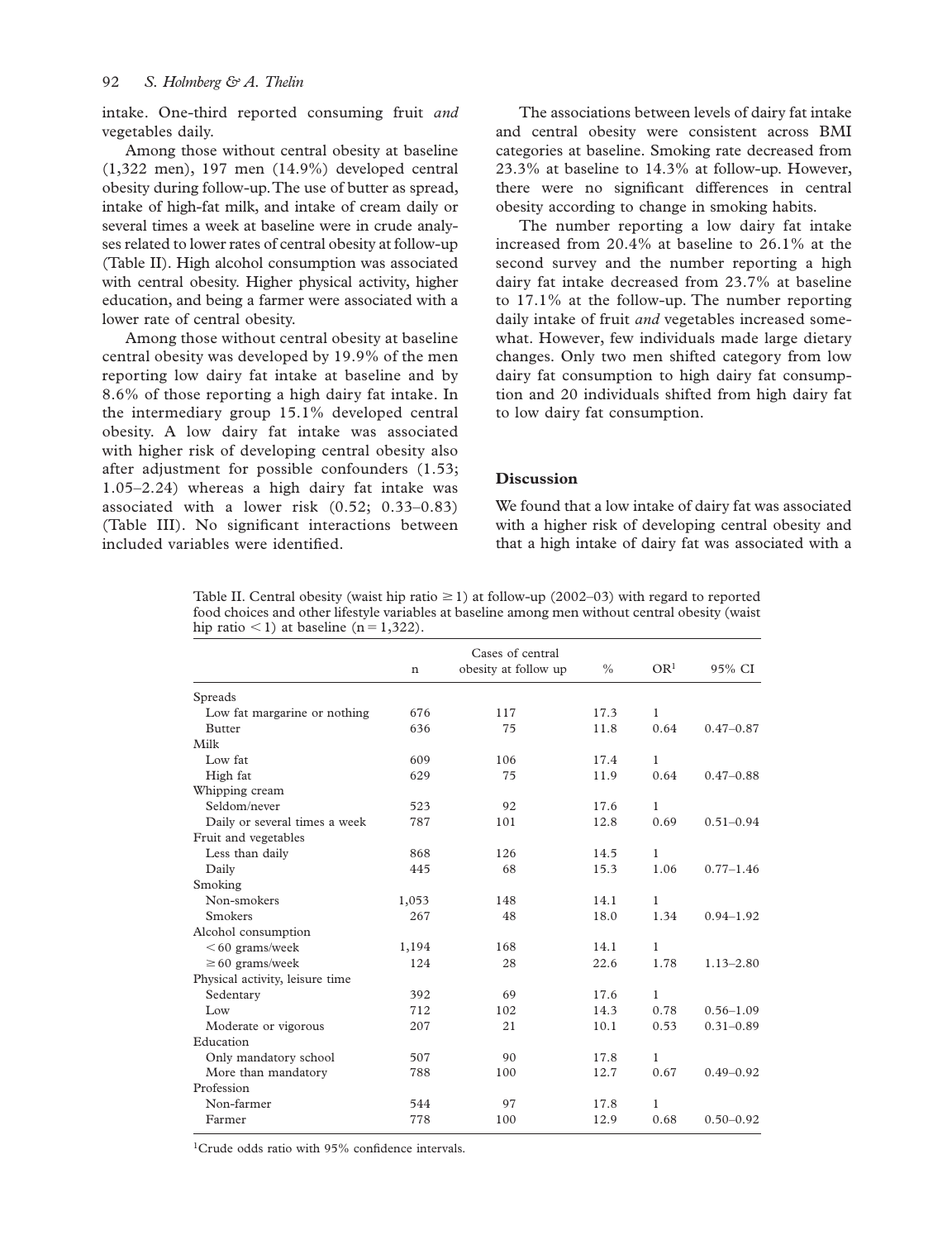|                                                                                        | Crude<br>$(n=1,303)$ |               | Model $11$<br>$(n=1,285)$ |               | Model $2^2$<br>$(n=1,261)$ |               |
|----------------------------------------------------------------------------------------|----------------------|---------------|---------------------------|---------------|----------------------------|---------------|
| Dairy fat intake                                                                       | OR <sup>3</sup>      | 95% CI        | OR <sup>3</sup>           | 95% CI        | OR <sup>3</sup>            | 95% CI        |
| Low (no butter and low fat milk and<br>seldom/never whipping cream)                    | 1.40                 | $0.97 - 2.03$ | 1.45                      | $0.99 - 2.11$ | 1.53                       | $1.05 - 2.24$ |
| Medium (all other combinations of<br>spread, milk, and whipping cream)                 | 1                    |               |                           |               |                            |               |
| High (butter and high fat milk and<br>whipping cream daily or several<br>times a week) | 0.53                 | $0.34 - 0.83$ | 0.50                      | $0.31 - 0.80$ | 0.52                       | $0.33 - 0.83$ |

Table III. Risk of central obesity (waist hip ratio  $\geq 1$ ) at follow-up according to dairy fat intake at baseline. Only men with waist hip ratio  $\leq 1$  at baseline were included.

<sup>1</sup>Adjusted for fruit and vegetables daily, smoking, alcohol consumption, and physical activity.

<sup>2</sup>Adjusted as above plus age, education, and profession.

<sup>3</sup>Odds ratio with 95% confidence intervals.

lower risk of central obesity among men without central obesity at baseline. The majority of the participants were overweight or obese as defined by BMI at baseline. However, the associations between dairy fat intake and central obesity were consistent across BMI categories at baseline.

The main strength of the present study is the prospective population-based design with a large study population. We consider the participation rate high in view of the considerable efforts required by participants in attending two extensive health surveys 12 years apart. The study population is fairly homogeneous, representing middle-aged rural occupationally active and relatively healthy males [22]. Another strength is that anthropometrics were measured in standardized ways and not selfreported. A large number of potential confounders were accessible and included in the analyses and there was generally a low internal non-response for included variables.

The main limitation of our study is the observational design. Randomized controlled trials are preferable but very difficult to accomplish due to the large challenges with dietary long-term studies in real-life environments. Second best is wellcontrolled prospective epidemiological studies. Another limitation may be the rough classification of foods in the questionnaire. The questionnaire was developed around the year 1990 according to the dietary conceptions discussed in the medical literature at that time. Accumulated knowledge over the follow-up period warrants perhaps other questions to be included. However, this is the situation for long-term studies, which have to deal with this dilemma. Milk, butter, and cream were considered but this does not cover all dairy products. Cheese and yoghurt for example were not included/not asked about, nor the vast list of processed dairy products available in the supermarkets of today.

Although several confounding variables were included in our analyses there may still be uncontrolled confounding. However, in view of the small effect on the results by the variables included it is unlikely that including further potential confounders would change the result substantially.

Our observational results are in concordance with other studies with observed benefits of dairy consumption [4,13]. A recent study shows that high plasma-levels of trans-fatty acids specific to wholefat dairy consumption is associated with lower insulin resistance and lower incidence of diabetes [25]. Others have shown that low-fat dairy especially is related to a lower risk of diabetes [26]. Components other than fat content such as calcium and milk proteins in dairy products have been discussed [27]. Both positive and negative effects are possible from milk and dairy consumption and individual sensitivity might be pertinent. However, from a clinical perspective of dietary counseling in health care the net health effects evaluated in clinical studies are of greatest importance.

#### **Acknowledgements**

This study was supported by AFA Insurance, LRF Research foundation, The Swedish Council for Working Life and Social Research, and Kronoberg County Council.

#### **Declaration of interest**

The authors report no conflict of interest. The authors alone are responsible for the content and writing of the paper.

#### **References**

[1] Berglund G, Nilsson PM, Leosdottir M. [Fat intake and cardiovascular health: Are we completely misinformed?] . Lakartidningen. 2007;104:3780-4.